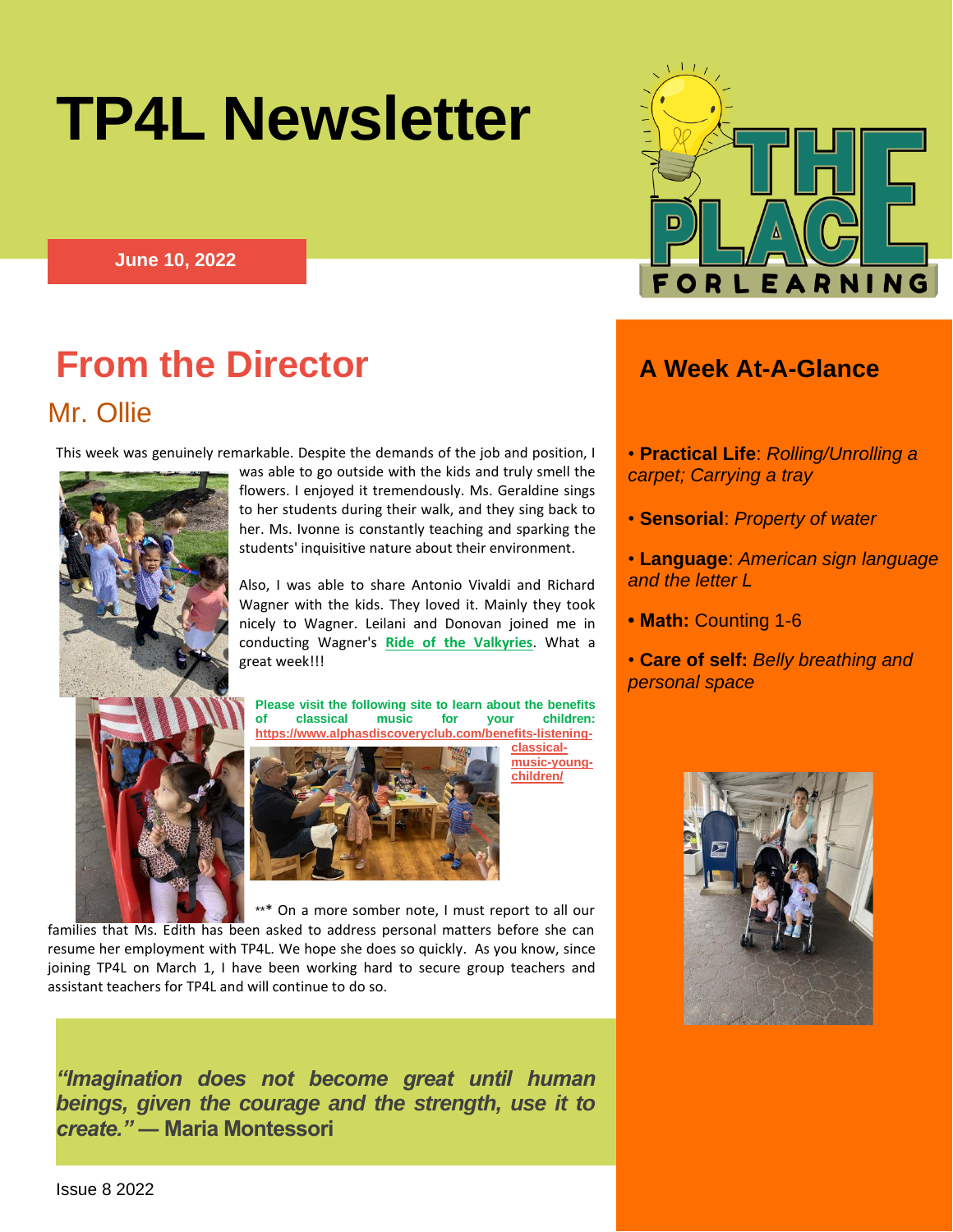## **Ladybugs**

#### *Ms. Ivonne – Head Teacher*  **WHAT IS WATER?**

This week the Ladybug/Butterfly (post-COVID) mixed-age classroom provided the children with a developmentally appropriate introduction to the properties of water, the number 6, the color red, sharing, and the concepts of personal space, being good helpers, and using words instead of tears to get your way —in a fun way.

All week long, they were exposed to language (in English and Spanish and letters in American Sign Language), concepts (opposites: liquid versus solids and matter) and understanding that WATER is essential TO OUR LIVES; OUR LOCAL ENVIRONMENT, AND TO OUR WORLD!

We talked about how we see/use water lives. Children who have been with TP4L since infancy guided the discussion (Kudos to Lelani, Ilya, Cairo, and Mickey!). They explained how water is used for brushing teeth, bathing, washing dishes,



washing hands, swimming, and putting out fires.

We celebrated World Ocean Day on June 8th with popcorn and a movie (Finding Nemo).

We conducted science experiments to see how water moves to form the shape of the container and tested various containers to see firsthand how some containers are better than others. The paper and



boxes were not too good. To quote Donovan: "plastic was better."

We also reviewed counting six objects all week long, searching for red, and enjoying the beautiful outdoors and our new indoor recreation room. Special thanks to Charlotte's family for bringing fruit

for Charlotte to share and Donovan's mom for getting the avocado seed we are now watching daily.

Thank you all for sharing your children with us!











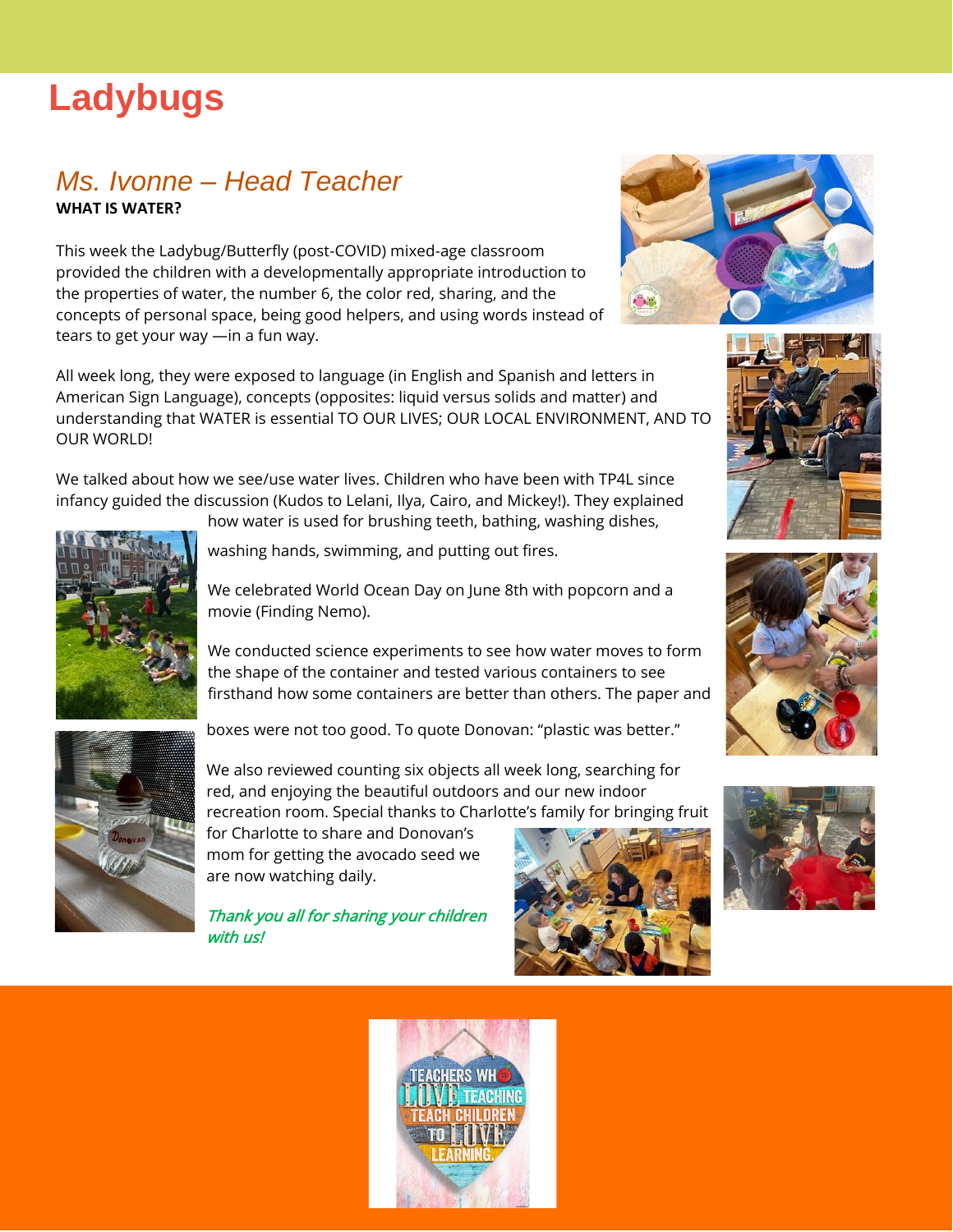## **Dragonfly**

### *Ms. Geraldine*



This week in the Dragonfly room, we asked the children, what is water, and how do we use it? For our sensorial lesson, we showed them how we use water. We took a basin and added some water plus two fish to explain how important water is for us to keep our water clean. We used a photo



showing them an illustration of a person holding a cup of water and drinking from it. We discussed using water for hand washing, swimming, feeding our plants, and cleaning our surroundings. Red was the color of the week, and we changed our water to that color. For our language lesson, we introduced the letter L. We used lemon for our project and had the children color the letter L with yellow paint. During math, we stacked all our red blocks along with our red water bottles and counted them. The children had a fun week in our classroom and learned many new things. Have a great weekend.







**Have a great week!**